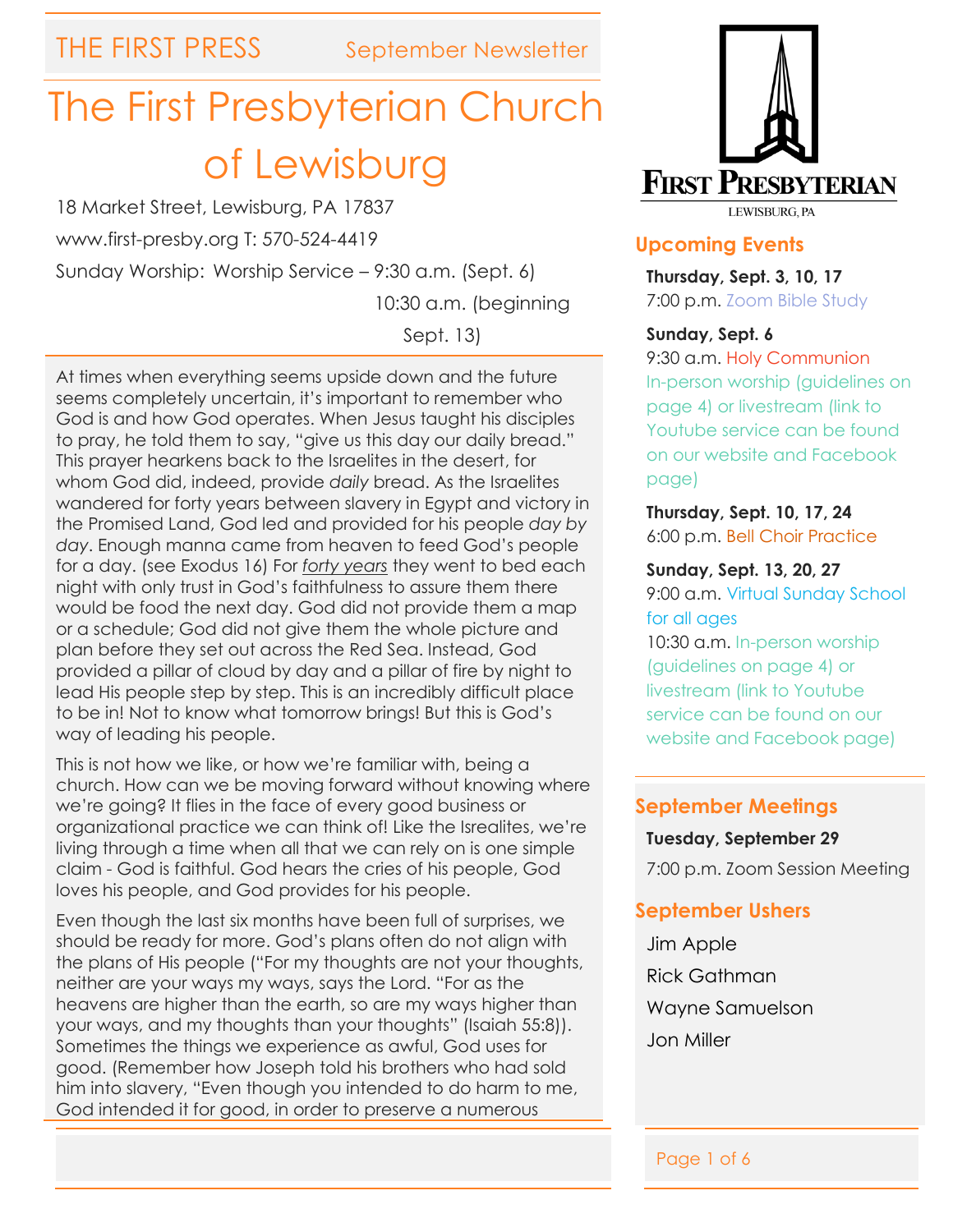people, as he is doing today" (Genesis 50:19)).

Our world feels as though it's been thrown into chaos. It's critical for us to remember that God has *not* been thrown into chaos. God continues to be a God of order. God continues to reign sovereign over all of His creation. God continues to remain with and for his people. Our task as Christ's disciples is to keep our eyes and hearts focused on the Lord, to renew our trust in his ways, to trust him to provide our *daily* bread as we take each step forward in faith. As our congregation continues to walk through these challenging days, continue to trust God to see us through. Continue to trust God to speak clearly to our Session, Deacons, and Trustees. Pray for our staff as they continue in earnest to seek God's wisdom, to hear God's voice, to follow God's call. Reach out to your neighbors and friends, if only to share how tired you are of these days!

And through it all, rejoice in the gift of this congregation. The depth of love and friendship, fellowship and care that exists in this body is a gift from God, and a blessing to each one of us. If we have to walk through all of the chaos 2020 has brought us, and all that it will surely bring us in the weeks and months to come, I give thanks to God that we are going through it together. And I know that God will see us through.

Praying Jesus' peace, grace, and love for you, Pastor Ryan

#### Pastor's Bible Study-

Zoom Bible Study continues September 3rd, 10<sup>th</sup>, and 17<sup>th</sup>, at 7:00 p.m. To join, email me at [pastor@first-presby.org](mailto:pastor@first-presby.org) and I'll send you the Zoom link and some read-ahead/discussion questions.

William D. Himmelreich Memorial Library Seeks

Volunteers

Our church's William D. Himmelreich Memorial Library continues to honor Mr. Himmelreich's mission of spreading the Gospel.

One of the joys of using a library is the opportunity to enter and browse the "stacks". Following recommendations from the PA Department of Libraries and ideas from the Public Library of Union County, we currently limit public entry. Instead, we direct patrons to use our website: [www.thehimmelreich.org,](http://www.thehimmelreich.org/) email: [librarian@first-presby.org,](mailto:librarian@first-presby.org) or phone message: 570-523-3377 to choose items. We offer "curb side" pickup with returns in the outside drop box. Returned items are quarantined for three days. We are very flexible and have arranged the library to store drop off, baskets of items to browse on the porch, and aid in using our website.

During this time, we are also preparing for the full return of patrons. With the help of energetic volunteers, we have reorganized items and shelving, processed new items, and cleaned. We can use extra volunteers to help with these processes, many which can be done at one's convenience and with limited time.

Our volunteers are very valuable to the library. We welcome and look forward to seeing you. COME JOIN US!

Blessings,

Caroline Campagna

Page 2 of 6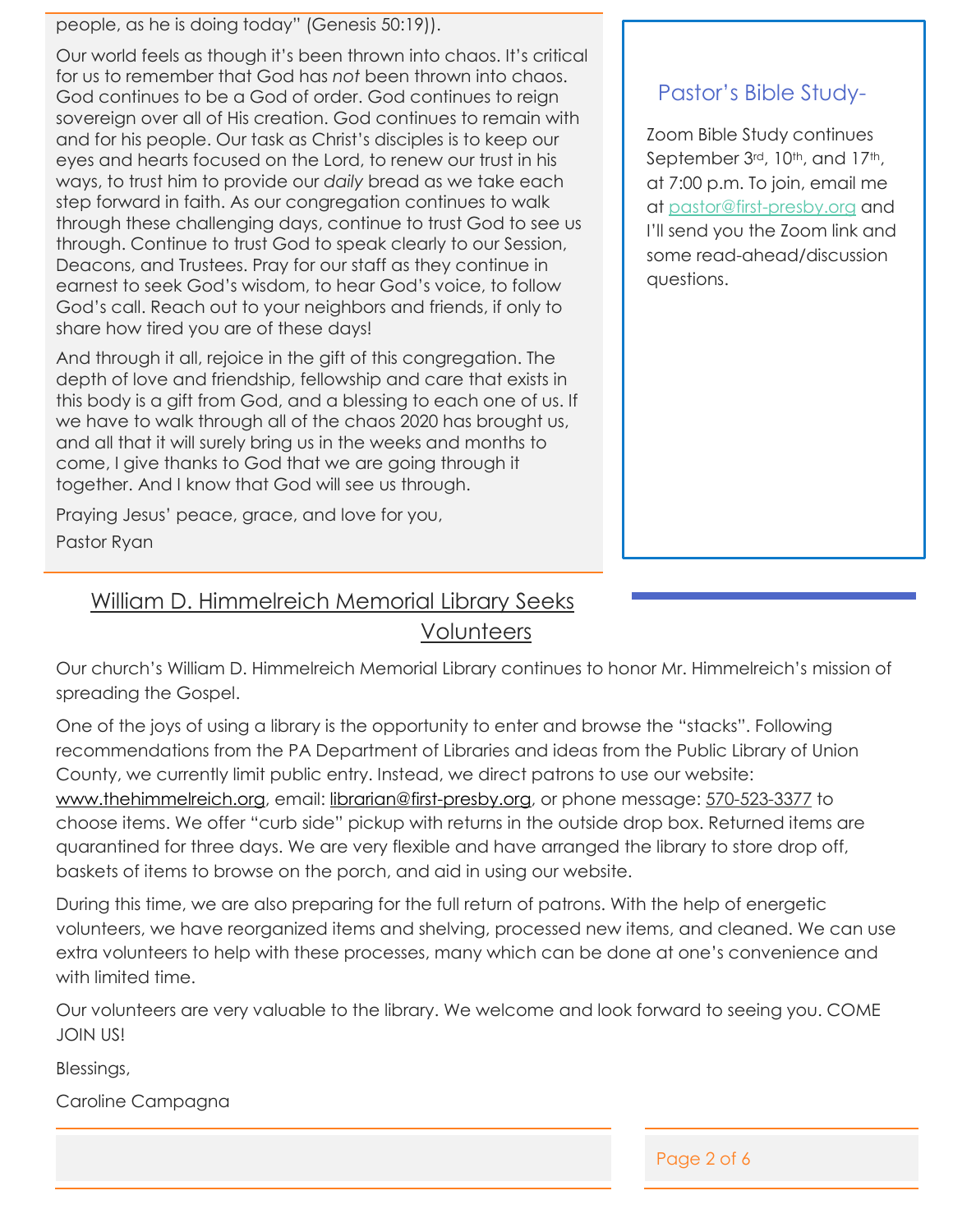#### **September Birthdays & Anniversaries**

#### **September Birthdays**

1 Elyse Kempen, Judith Ziegler 2 Alice Marquart, Sharon Pearce, Kim Wagner 4 Carolyn McSween, Karen Shurtliffe 5 Tom Hans 6 Alexa Mast 8 Richard Erdley, Caroline Graves, Rob Royer 10 Audrey Kalcich, Jan Peterson 11 Mark Temple 13 Kirk Jarrett 14 Jackie Mast 15 Liv Heid 16 Lisa Kraus 18 Sarah Graber 23 Crystal Reid 24 Landon Jarrett 28 David Goehring, Robert McTammany 29 Sawyer Kovaschetz

#### **September Anniversaries**

1 Bob & Nancy Martin 24 Richard & Sharon Beaver 25 Nick & Amanda Kovaschetz 26 Scott & Kristin McVicar



**HAPPY** 

**BIRTHDAY** 

### *Let Your "Voices" Ring Out*

As we struggle to define the new "normal" during COVID-19 times, consider an alternate method of making music. The act of expressing ourselves through communal singing may not be an option however we can use this time to express ourselves in other ways. With ringing, we increase independent thinking, listening skills, attention span, physical coordination, self-discipline and personal expression. Ringers also gain positive social and emotional skills through collaboration and the development of self-esteem. These are just a few reasons why so



many love to ring! Please consider joining the fun. Weekly rehearsals begin Thursday, September 10 at 6pm in the Choir Room. If you have any questions, contact Susan Erdley [\(bellchoirdirector@first-presby.org\)](mailto:bellchoirdirector@first-presby.org).

Page 3 of 6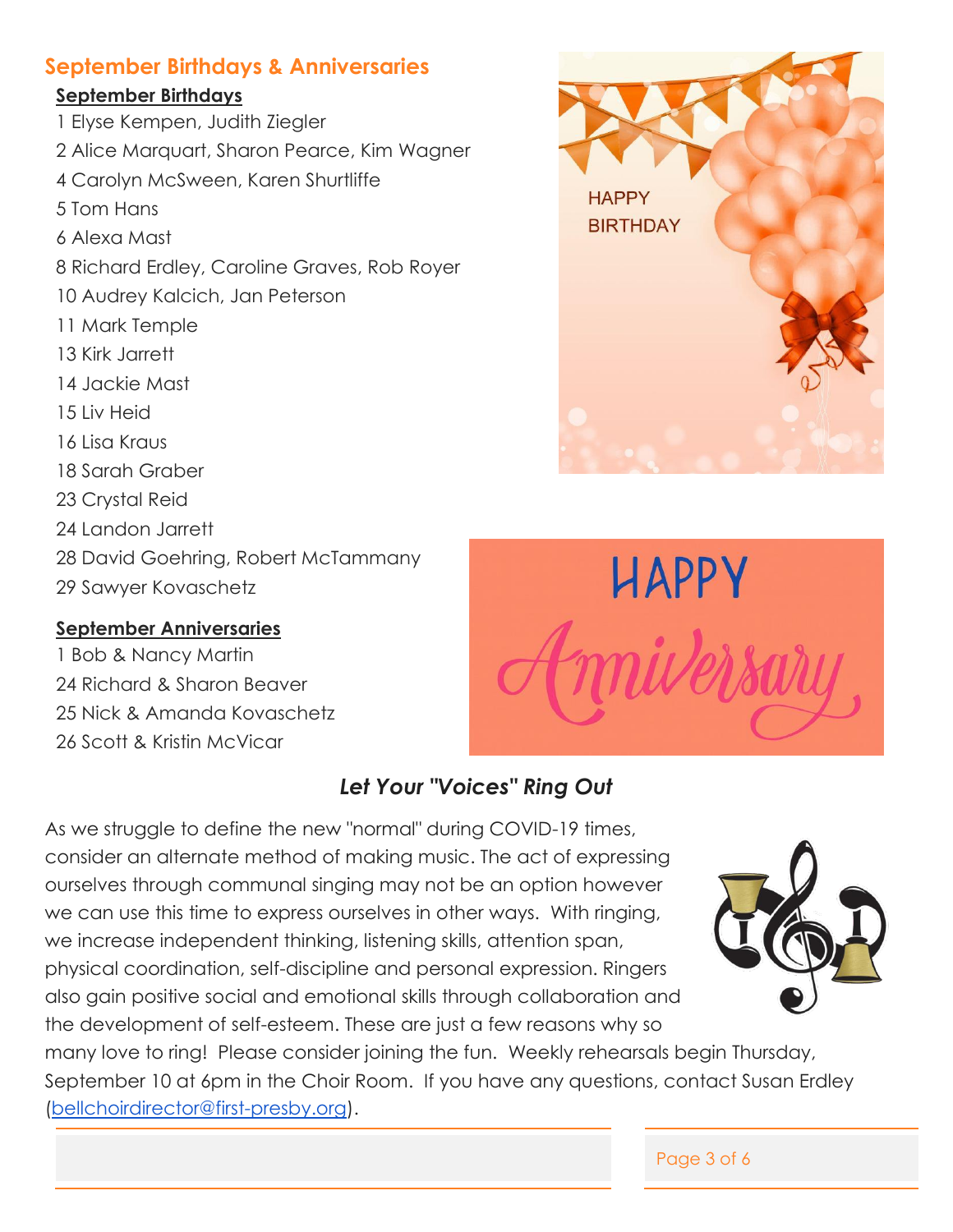#### **Reminder: Guidelines for In-Person Worship Service**

- Entrance to the church will be limited to the sanctuary doors on Market St., and the CE building doors (both the parking lot and ramp, and sidewalk from Market St). Signs will be placed on the other exterior doors directing people to these entrances. Entrance and interior doors will be propped open.
- Masks (cloth or surgical) are required to be worn inside the church building. Signs announcing this will be posted at entry doors. Masks will be available and provided to those who arrive without one. If someone indicates they cannot wear a mask for a medical reason, they will be directed to watch a live-feed of the service from the Chapel.
- A sign-in sheet will be located at each door so that we can accurately record who attends. This information will be used to assist with contract tracing in the event an infection is identified.
- Hand sanitizer will be located at each door. Gloves will also be available.
- A Greeter wearing gloves will be stationed at each entrance to monitor mask wearing, assist with sign-in, direct guests to the sanctuary, and offer a warm welcome back to church!
- Sanctuary pews will be roped off before Sunday morning. Windows will be open to promote air circulation. Families/households will sit together. There will be no childcare. Children will stay in their seats for the Children's Message.
- Ushers will monitor sanctuary seating to maintain safe distancing. Overflow seating will be provided in the Chapel and Parlor.
- Bibles, hymnals and fellowship pads will be removed from pews before Sunday. The screen and projector will be used for lyrics and announcements. We will not sing along with hymns, but quietly hum and meditate on the words.
- Offering plates will be placed at the exits at the end of the service. Following the benediction, Pastor Ryan will dismiss members by section in order to maintain safe distancing.
- The only restrooms open will be those located between the office hallway and the CE/Great Hall stairway. Doors will be propped open.
- The CE wing, Offices, Library, Kitchen, Great Hall, Cave and lower-level will be marked off as 'closed.' Water fountains will be covered.
- Pastor Ryan advises that anyone in a higher-risk category, or who is experiencing any symptoms of illness, should continue to participate in worship from home. The service will be live-streamed and dvd copies can be mailed by request.

Page 4 of 6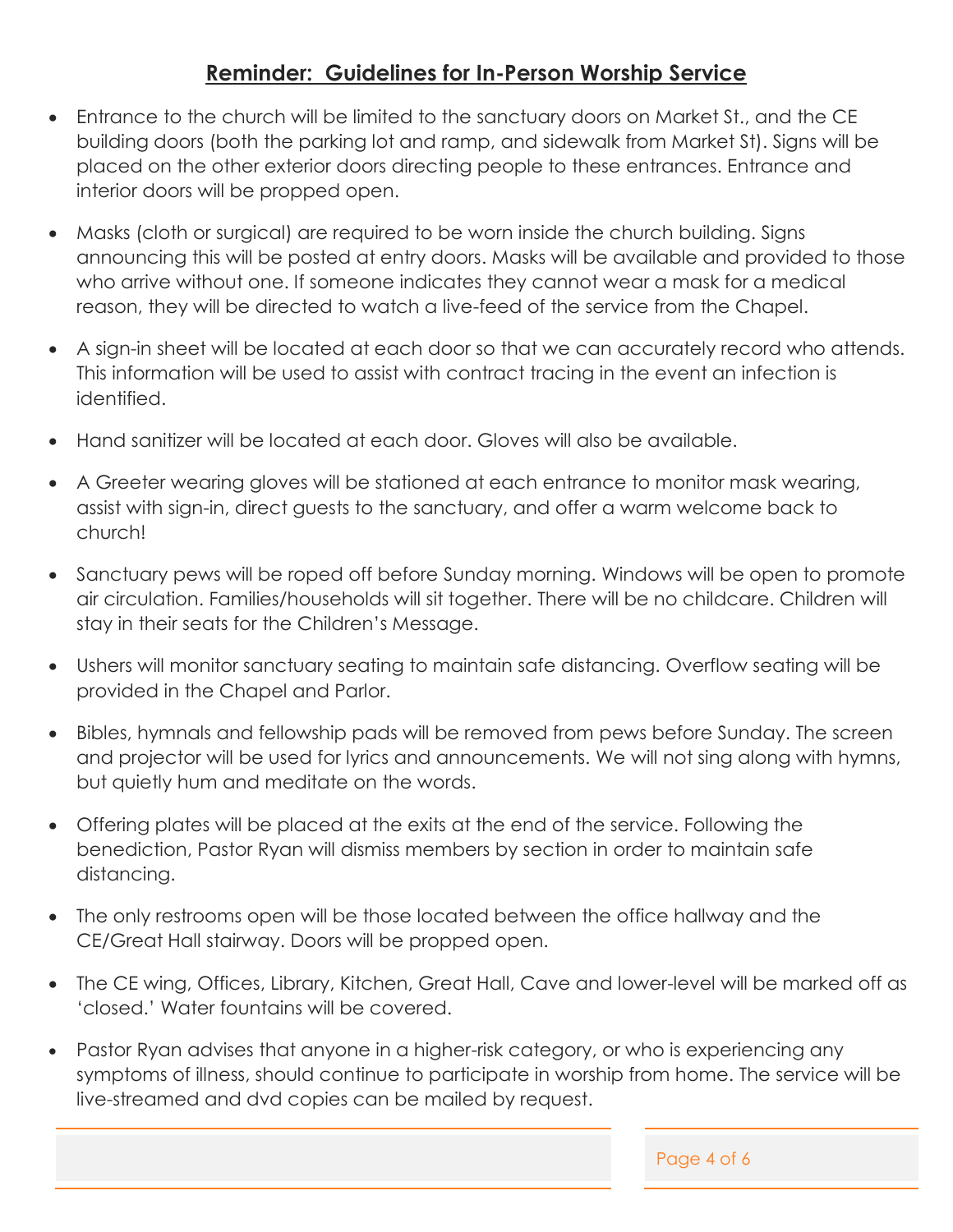

## **First Presby Kids News** SEPTEMBER 2020

**"I looked to the Lord, and he answered me. He saved me from everything I was afraid of."** Psalm 34:4

**Backyard VBS was a success!** If you joined us for our first-ever backyard VBS, THANK YOU! We had a great time FOCUSing on the Good News of God's love and saving grace through Jesus Christ! Nearly 40 kids participated in 5 locations around Lewisburg, with 2 church families

from home.



**Virtual Sunday School begins SEPTEMBER 13!** 











Children in Kindergarten through 5<sup>th</sup> grade are welcome to attend our virtual Sunday school classes. Each class will be 30 minutes and meet every Sunday at 9:00 am. A link to join our virtual class will be emailed the week preceding each class.

**Join us on an adventure** through the Bible, one book at a time. Our new

curriculum, GO!, takes kids chronologically through the Bible every year. Gospel-centered and Godfocused, GO! teaches Biblical truth with real-life application and lays the foundation for a personal relationship with Jesus Christ.

**Follow us on Facebook @ First Presby Kids** for resources, updates and more! Corey Jusko Director of Children's Ministry firstpresbykids@gmail.com

Page 5 of 6